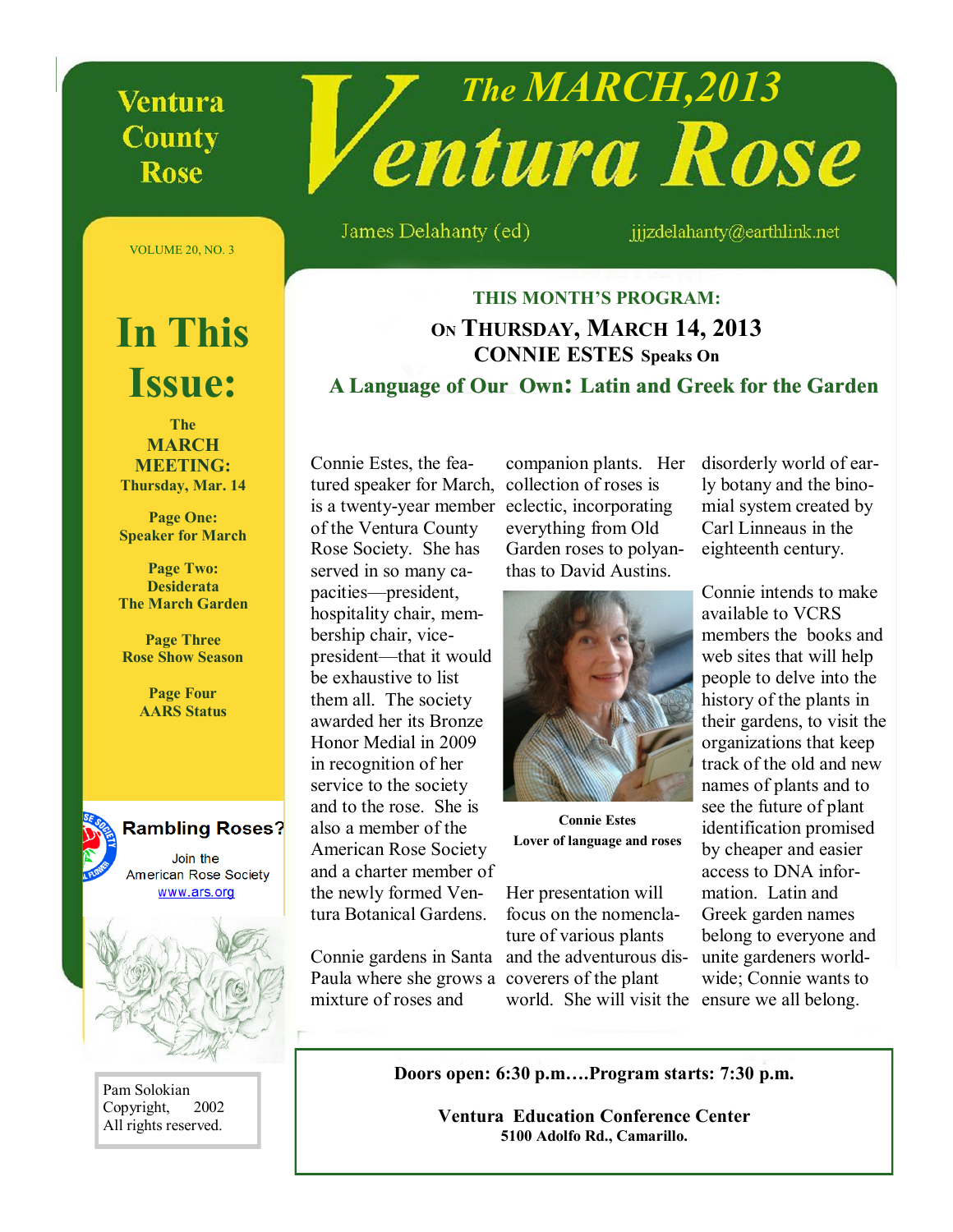# *Desiderata... Desiderata...*

**Last Words About Dues:**

**March ends the grace period for payment of VCRS dues for calendar year 2013. By this time, we have sent members three reminders via the newsletters, four reminders via monthly emails, one email from the Treasurer, and one personal email from a member of the Board of Directors. Failure to respond after that onslaught of opinion indicates a degree of resistance beyond our mere powers of persuasion. However, if you want to continue receiving the newsletters and announcements of rosy events, please renew by sending a check for \$20.00 to Earl Holst, P.O. Box 102, Agoura Hills CA 91376. Navy Seals will be alerted as to malingerers.**

**Last Words about THE Arrangements Workshop:**

**SATURDAY, MARCH 16, 2013 - FAIR FRIENDS of ROSES**

**16th ANNUAL ARRANGEMENT WORKSHOP 10 AM - 3 PM**

**Where: Floriculture Building, Ventura Fairgrounds, 10 W. Harbor Blvd., Ventura, CA Contact: Barbara Schneider, 253 McKee Street, Ventura, CA 93001 (805) 648-7322**

**Topic: Modern Arrangements. Instructors are Marylou Coffman and Helen Baird Bring: Warm clothes, clippers, and low or high containers. Fair Friends of roses will provide flowers, greens, coffee, Danish and lunch. Cost is \$20.00** 

**Please make reservations by March 12, 2013**

**The District Director, Hal Reynolds, especially recommends this event.**

## **MARCH IN THE ROSE GARDEN….**

Not enough water up north in the reservoirs and not enough in the rain basins down south—it appears as if checking water levels and pot viability will be among the major tasks of rosarians for the coming months and year. The coldest winter since 1990 has left utility bills soaring and rosarians in the grip of dementors.

**Dan Bifano in Santa Barba**ra will feed his established roses an organic mix including chicken manure, alfalfa, cotton seed and fish meal. This will be worked well into the drip line of the rose; newly planted roses will be fed liquid organic materials only. The whole bed will be covered with a nice layer of compost. **Hetty Shurtleff in Santa Barbara** will fertilize her roses in March, being sure to water both before and after the application. The appearance of aphids will occasion washing them off with a jet spray from the hoses every three days until the birth cycle is broken. (continued on page 7)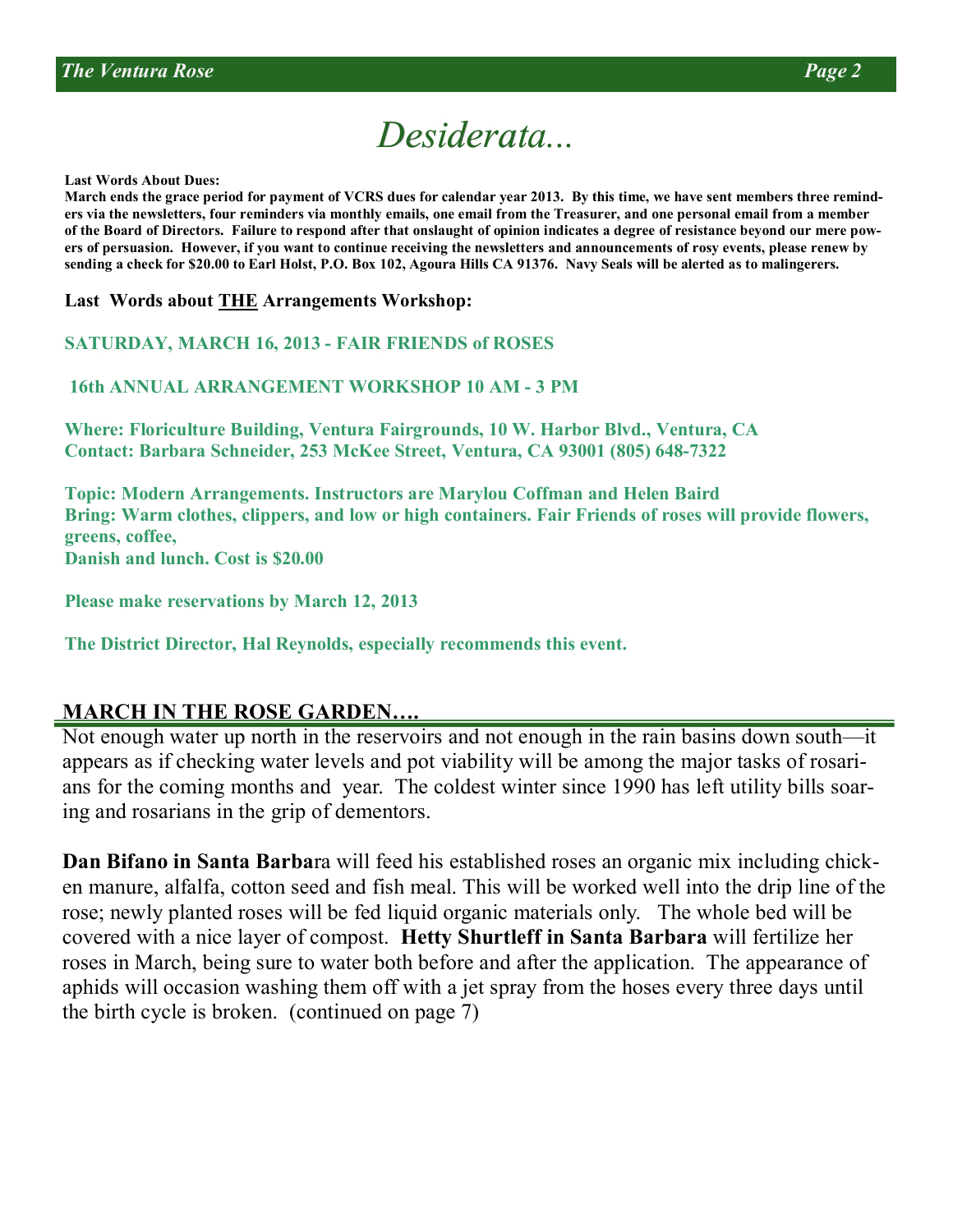## **Rose Show Season**

(continued on page 4)

April may be the cruelest month, breeding lilacs out of the grove at Descanso, but it is also the beginning of the rose show season in Southern California. Given the decline in the number of rose shows, the remaining ones should be treasured and valued as would any relic from

a famed and storied time. And April gives us the opening featuring both one of the smallest and the largest rose show available.

The San Fernando Valley Rose Show will appear on April  $13<sup>th</sup>$ , at the Sepulveda Garden Center, 16633 Magnolia Blvd in Encino, CA. When I say that this rose show is one of the smallest, I mean that the number of classes tends to be minimal, especially in the categories of polyanthas, Old Garden Roses and Classic Shrubs. This is appropriate because, in fact, early April rose production can be capricious at best and almost non-existent at worst. There is nothing more depressing to those staging a rose show or those viewing it to see table after table of empty classes or those with only one or two entries at best. One of the virtues of a small show is that adding or dropping classes permits experimentation and this year the show has two

innovations of singular merit. One is the introduction of an unjudged class where roses may be entered in order to be identified or just admired. The other innovation is to set aside a half hour in the early afternoon where the judges will explain to interested parties why they chose one entry over another in awarding trophies and blue ribbons. The intention here is to invite the public into the process by increasing its transparency. This rose show was the project of Beverly Osborne for two decades until illness forced her to give it up; now it is under the direction of Albert Chang. If you decide to enter this rose show, be aware that the staging team is among the most helpful in Southern California with people assisting in the transport of entries to the show tables and others checking to make sure entry tags are correct. The show is also small enough to survey in an hour or so before or after lunch.

Two weeks later the Pacific Rose Society stages what is arguably the largest of all the Southern California rose shows. The number of classes, including horticultural, arrangement and photography groupings is over three times the size of the San Fernando show. And there are classes not really replicated elsewhere—ranging from a class for Hybrid Tea roses created before 1980 to decorative miniatures, single minifloras, and "found" roses, English boxes of roses and a slew of challenge classes for district and societal trophies. The rose show is open for two days—the  $27<sup>th</sup>$  and  $28<sup>th</sup>$  of April, but the roses will be fresher for viewing on the  $27<sup>th</sup>$ . The show is held at the Los Angeles Arboretum, 301 North Baldwin Avenue in Arcadia at the Ayres Hall.





**Janet Sklar SFVRS trophy in 2012**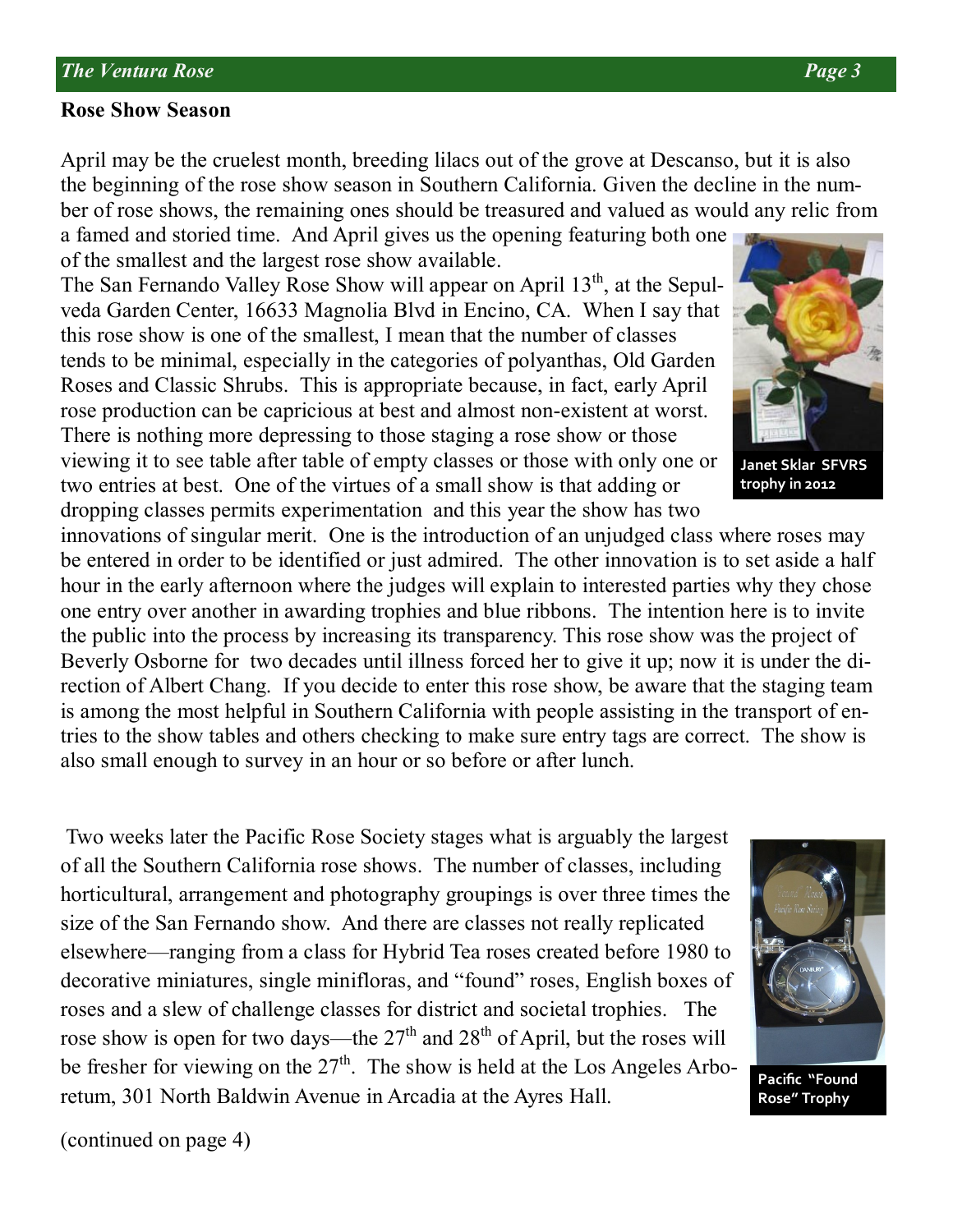## **(continued from page 3)**

The Pacific Rose Society was established in 1937; its history includes the introduction of the 'Peace' rose in 1945, the establishment of the oldest and biggest rose auction in Southern California, and permanent membership in the Tournament of Roses Parade Association. Last year the society celebrated its 75<sup>th</sup> birthday with a rose hybridized by Frank Strickland and named for the event. Along with the Santa Clarita Valley Rose Society, one of its presidents became President of the American Rose Society. The total effect of a 100 classes of roses and photos is overwhelming and stunning. If you only go to one rose show in your life, this ought to be the one, given its diversity and size. If you enter, you are sure to have a rose that fits at least one class.

The rose season concludes with the first weekend in November rose show of the Santa Clarita Valley Rose Society. In recent years, the cold in early November has had an effect on entries, but not so as to reduce the



quality of the entries, just the quantity. Santa Clarita is another society where the membership is eager to help exhibitors place their entries, or tote and fetch, if necessary. The show distributes crystal for the important classes and the schedule will vary as time and circumstances indicate. Thus, in recent years, there has been a Queen and court for floribundas as well as Hybrid Teas and Minis/minifloras. There is an active and diverse group of classes for OGRs and polyanthas. The limits of the show are somewhat constrained by the venue which is the William S Hart Museum in Newhall, CA. This society, founded in 1992, has had nearly 3 million people visit its website in search

of information and answers to rose questions. Basically, the spark plug and source of energy for the rose show is Kitty Belendez, who manages the award winning newsletter, the award winning website, and is an accomplished exhibitor (along with her husband, Bob) at local, district and national rose shows. Compared to the other two rose shows mentioned in this article, the location is more difficult to find; however, the quality of the rose show makes it a really good source of what is bankable and current among major exhibitors in the Southern California area.

There are other rose shows in Southern California—the San Diego Rose Show on April 20<sup>th</sup> of this year and the Orange County Rose Show the last weekend in October. However, these present more of a distance challenge than the rose shows incorporated within this article. Most rose shows advertise that they will be open to the public by 1:00 in the afternoon; this is usually a little optimistic as the judging may not be quite finished or other circumstances may dictate a delay. Plan on 2:00 p.m as a more realistic time to visit. Local websites provide information on show schedules and preparation areas and entry times if you would like to try your hand at entering a rose show. For help with the San Fernando Valley rose show, talk to Janet Sklar (janetsklar@sbcglobal.net); for help with Pacific, talk to Jim Delahanty (jjjzdelahanty@earthlink.net). Jim may also be able to help with Santa Clarita if the river don't rise and the cold weather holds off until the latter part of November.

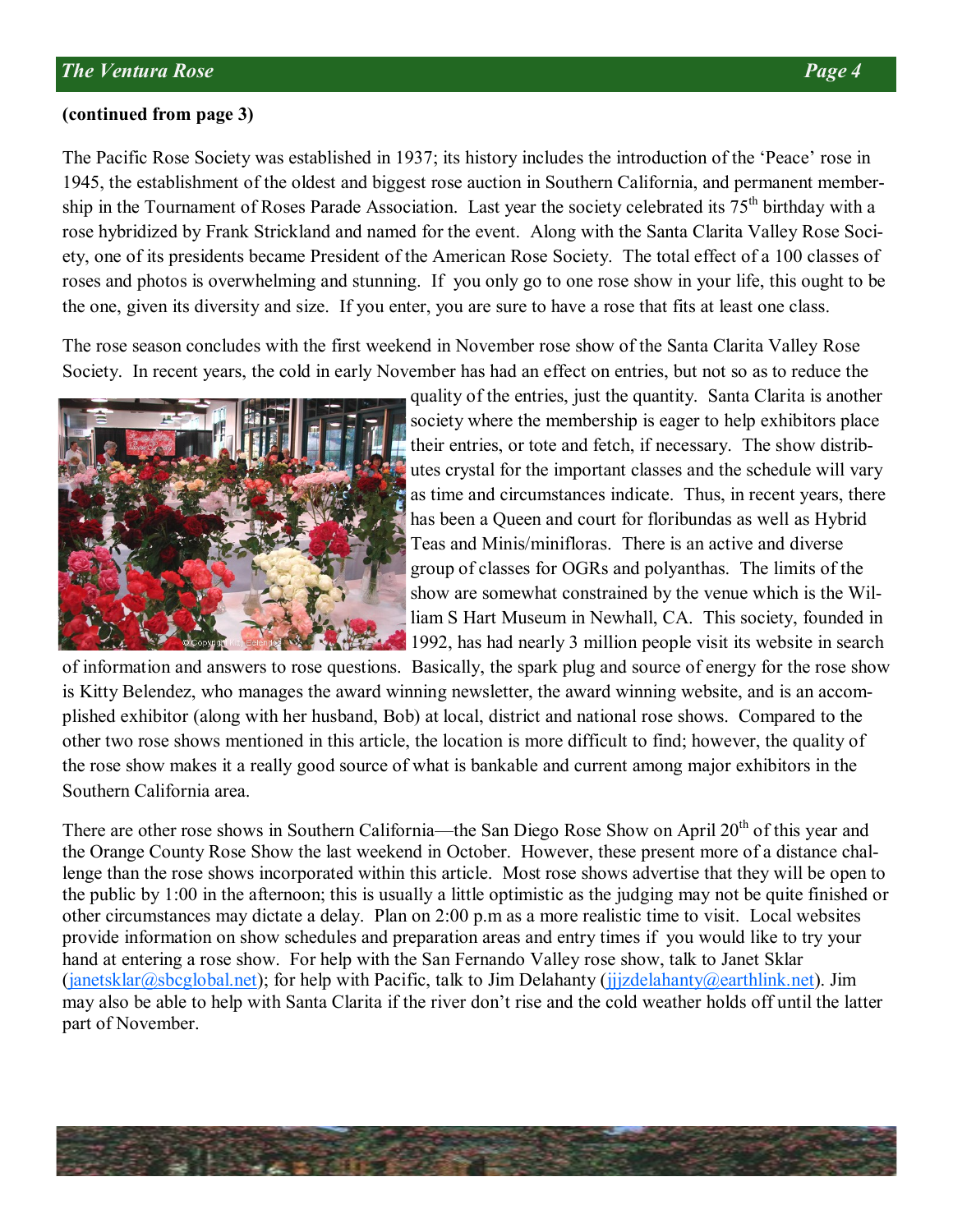## **History and Current Status of All-American Rose Selection (AARS) By Dr. David Zlesak**

In 1938, a team of rose industry leaders started the historic AARS awards program. It was started partially in response to a flood of new roses entering the marketplace after the 1930 Plant Patent Act. As breeders were able to secure plant patents, they retained propagation rights of their patented roses. This protection offered them the opportunity to have exclusive control of the varieties for a period of time and provided an opportunity for signature cultivars for their companies and confidence that the marketing dollars spent promoting these roses would return to their company. Before the Plant Patent Act there was no legal protection to prevent other nurseries from legitimately obtaining and then propagating and selling roses developed by their competitors. From the beginning the US Plant Patent system has had a strong connection with roses. The rose 'New Dawn' was the very first plant patented, and yet today there are no other plant species that have more plant patents than roses. The Plant Patent Act ultimately provided an effective incentive for nurseries and independent breeders to confidently invest in research and development.

One of the challenges with the Plant Patent Act was that in order to secure a patent a rose does not have to be shown to be superior to others on the market, just different. Soon the marketplace was swamped with exclusive, patented rose introductions from nurseries. Many marketers did their best to try to equate patented roses with better roses in the minds of consumers. The nurseries and consumers alike felt like they needed a means to distinguish the truly better performing roses that were entering the market. AARS was a collaborative effort by key nursery members to help identify and endorse superior performing roses as they entered the marketplace. Roses submitted for evaluation in AARS trials were evaluated over a two-year period (three for climbers) at multiple sites around the country. These sites were usually public gardens. For decades, AARS was a significant force promoting roses and rose growing. We used to see the latest AARS winners prominently featured on the cover of many of the key gardening catalogs and articles each year about the newest AARS winners even in our Sunday newspapers. A few decades ago AARS winners accounted for less than 3% of rose varieties sold in the US, but over 40% of all rose plants sold! That is a considerable feat!!

In January 2012 AARS unfortunately disbanded. Due to the downsizing and/or bankruptcy of key member nurseries (e.g. Jackson & Perkins, et al.), the remaining core group of industry leaders recently decided they did not have the resources and justification needed to keep the organization going. Some of the key efforts in recent years to try to preserve AARS included:

-Recognizing the public is demanding a higher level of plant health, AARS had the landscape rose entries be evaluated as no spray beginning in 2004 and then a few years later all rose groups were tested no spray.

-Since it is a very rare rose that is superior in every climate, they began to endorse past AARS roses on a regional basis. We can currently see this marketing effort featured on their website as Regions Choice. (continued on page 6)



**'Dickson's Red.' 1940 AARS first selection. Photo: Chris Greenwood.**



**'Francis Meilland. 2013 AARS last selection. Picture: ConardPyle.**



**'Peace' rose. 1945 AARS selection. Over 100 million sold. ConardPyle pic**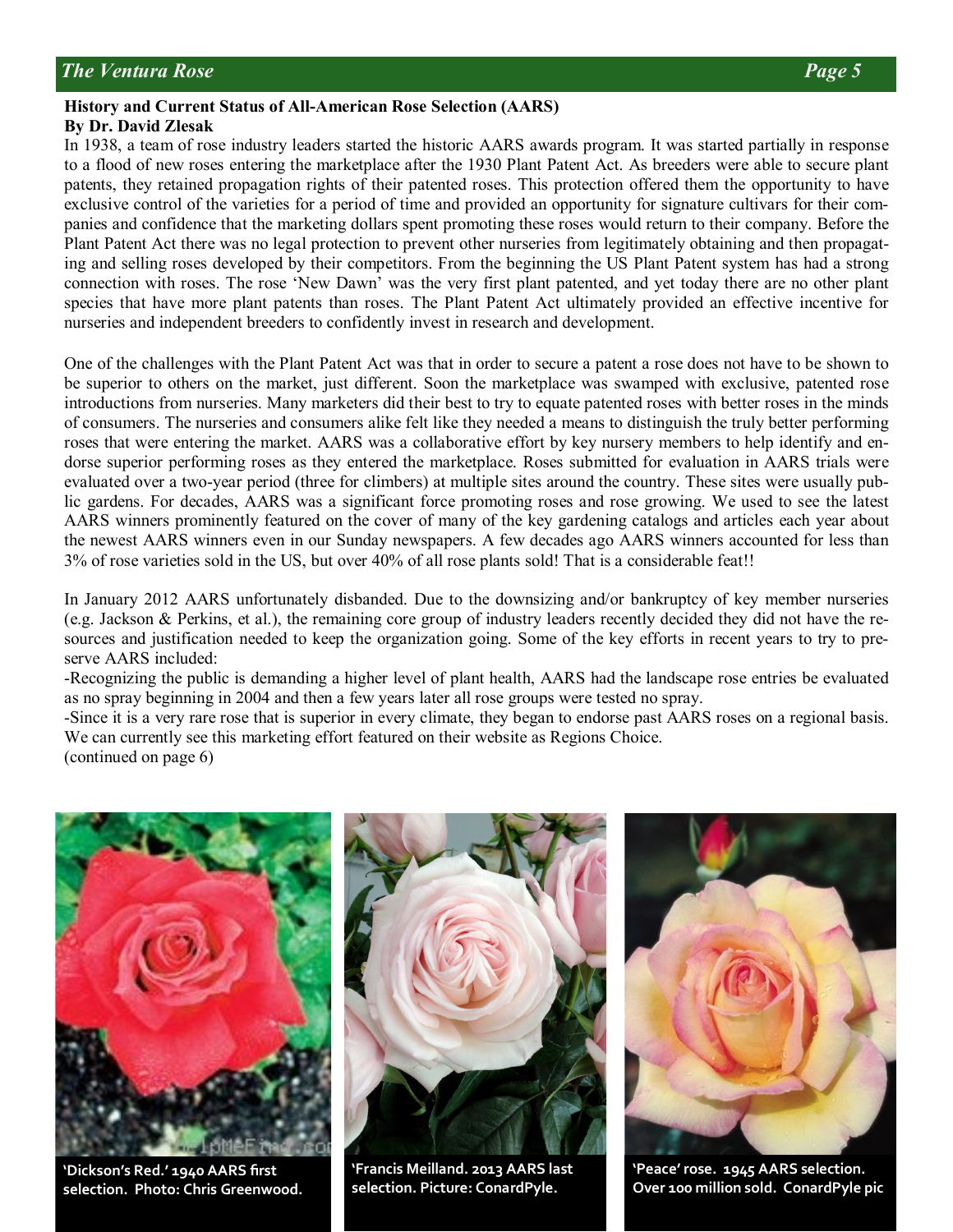## *The Ventura Rose Page 6*

## (continued from page 5)

-For the 2011 planting season they reached out with discounts to other rose nurseries to become members and enter trial roses. They even made an exception to the rules and allowed nurseries to enter roses that have been recently introduced to the marketplace. This attempt was successful in that it recruited several nurseries as new members. Many of these new nurseries were foreign rose introduction firms with US outlets for their roses. Altogether in 2011 nurseries submitted 40 entries. In order to conserve resources, AARS also downsized the number of gardens to ten locations from over 20 and the number of judges at each site was downsized as well in order to save money on honorariums (this is when I was cut as an AARS judge, too bad they didn't ask and recognize I and others were not doing it for the minor honorarium and would have done it for free!).

Unfortunately, these proactive efforts were not ultimately able to prevent the disbanding of AARS. Due to disbanding and a desire from key board member to cease ongoing efforts, the roses planted in 2011 were not carried over to complete their second year of official AARS scoring in 2012. Additionally, the 2010 planted roses, which have had their complete two years of data submitted, will also not result in AARS winners. This is a shame as there were a number of very beautiful and relatively very healthy roses in the trials. I had many enjoyable walks through the 2010 and 2011 trial beds at Lyndale Park in Minneapolis.



Part of the demise of AARS is that it was solely industry managed. As the economic downturn in the economy affected the horticulture industry and in particular rose sales, it became increasingly difficult for industry to administer the program. This definitely does not mean there is not a strong need for a rose evaluation program. This past spring and summer I was part of an effort to establish a new, independent rose trial that would have a broader, stronger base to include not only industry input, but also that of public gardens, university researchers, and the American Rose Society. Having multiple stakeholders involved increases the perception of independence of the trials which is critical to having public trust. A broader base of independent stakeholders can advocate for greater transparency of the process, the data, and for how award winners are determined. Also, having different stakeholders involved helps to leverage cutting edge tools and resources, typically at universities, to make the trial as strong as possible in this time and place. This effort unfortunately split into two groups in September. I am choosing to be a part of the trialing effort that especially values and will include scientific resources to strengthen the quality of the trials. There will hopefully be room for both trials and some clear and valuable differences in priorities and objectives to justify the existence of both. (continued on page 7)



**SLUGGISH?** 

Join the **American Rose Society**